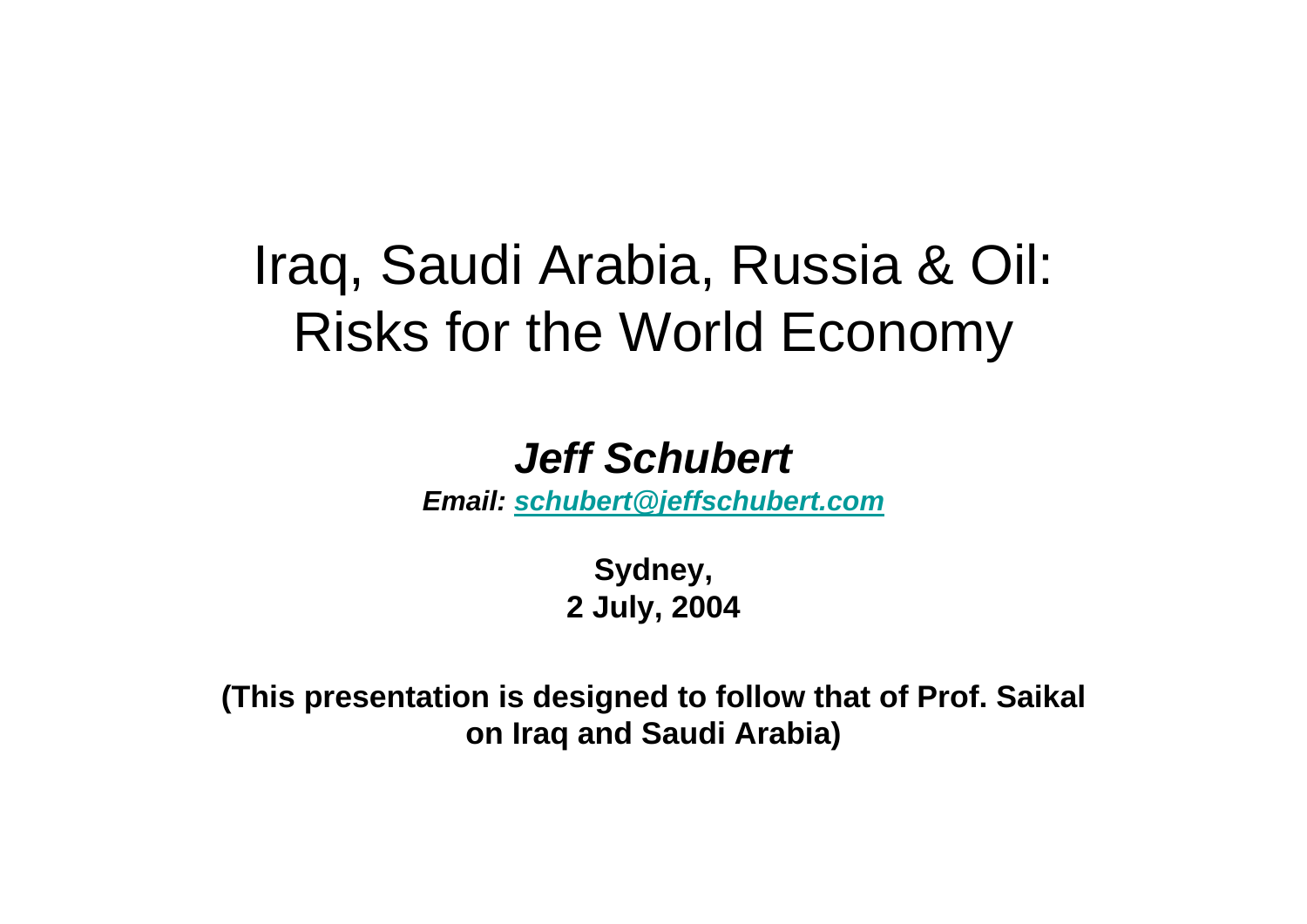# World Oil Supply

|                   | Reserves, %<br>of world total | Capacity<br>mmb/d | Production<br>mmb/d |
|-------------------|-------------------------------|-------------------|---------------------|
| Saudi Arabia      | 25                            | 10.5              | 9                   |
| <b>Iran</b>       | 9                             | 4                 | 4                   |
| Iraq              | 11                            | 2.5               | $\overline{2}$      |
| M.E./Persian Gulf |                               |                   | 22                  |
| <b>Total OPEC</b> |                               | 31                | 29                  |
| <b>Russia</b>     | 5                             | 9                 | 9                   |
| China             |                               | 3.5               | 3.5                 |
| <b>USA</b>        | 3                             | 9.5               | 9.5                 |
| Other             |                               | 30                | 30                  |
| World             | 100                           | 83                | 81                  |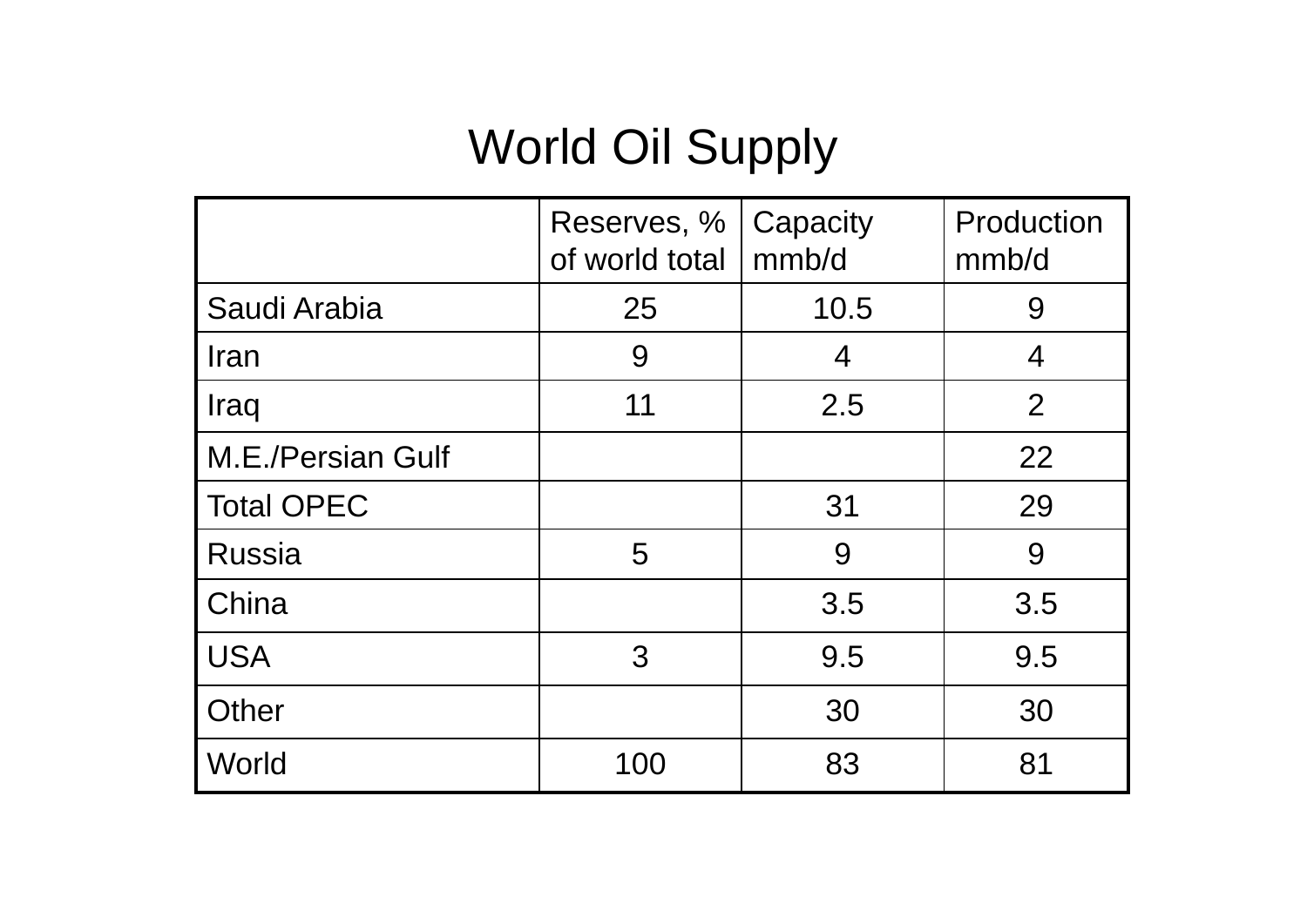## Russia

Oil: production of 9m bpd; crude exports 5m bpd, products exports 2m bpd

- •World Bank estimates oil sector contributes 18% of GDP
- Main "privatised" oil "companies" are Yukos, Likoil, Sibneft, Tyuman, Surgetneftgas etc
- • Khodorkovsky (majority owner of Yukos) in jail on fraud and tax evasion charges Putin & Co clearly trying to bring oil producers under tighter Govt. control, in order to:
- •Limit power of oil "oligarchs"
- •Boost revenues to Govt coffers

Oil pipeline export capacity of 4m bpd (rest exported by rail):

- •Controlled by Govt owned Transneft which wants to maintain virtual monopoly
- •Many in Govt not want "private" pipelines, although not all

Foreign investment (FI) so far very limited

•And any surge in FI unliklely soon

Russian oil is and will not be a substitute for Saudi (and Iraqi?) oil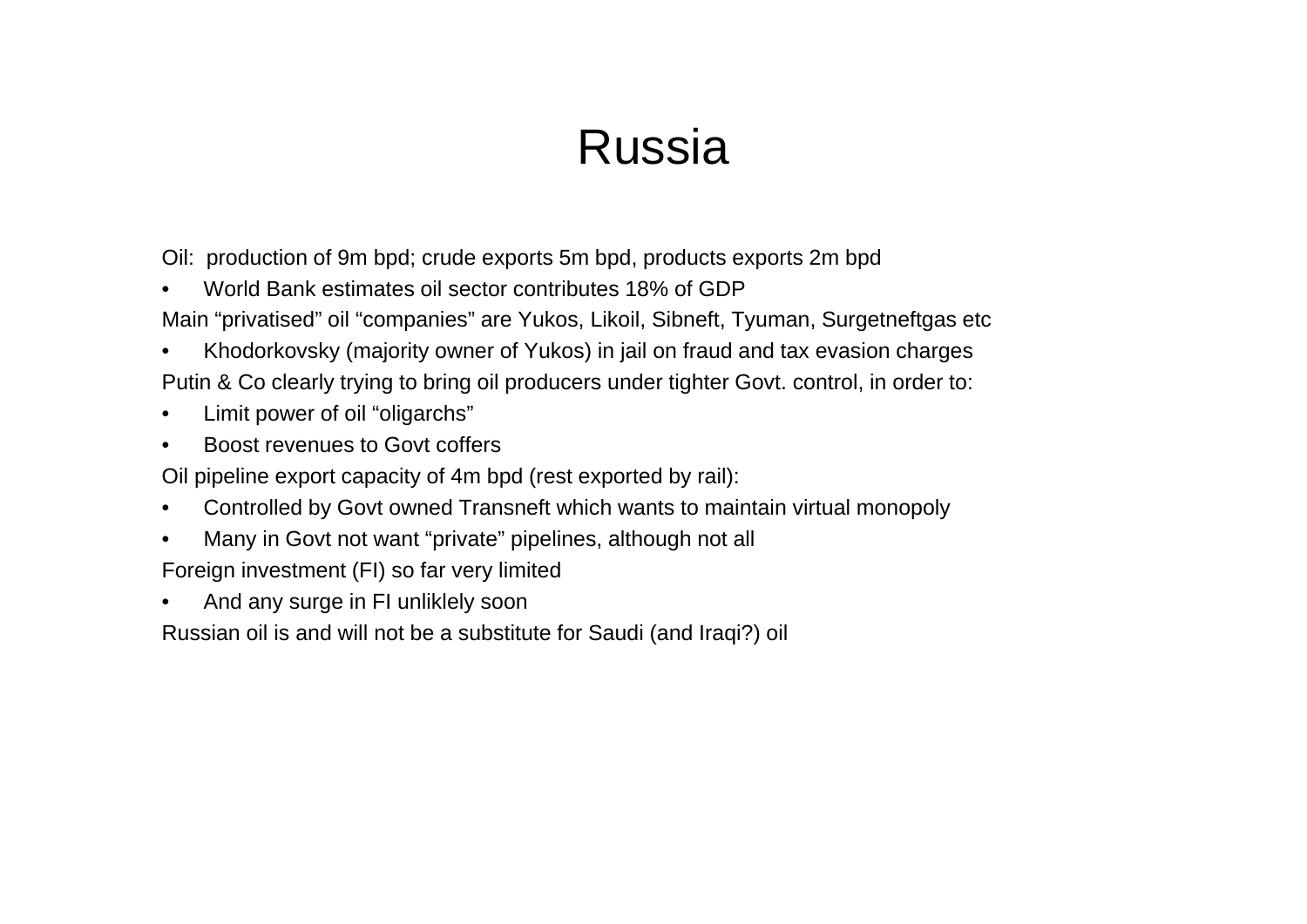# Oil Supply & Demand

Earlier table showed present world oil supply at about 81m bpd World oil demand is about 81m bpd, of which:

- •US 20m bpd (11m bpd, or 55%, imported)
- •Rest of OECD 29m bpd
- •China 6m bpd (3m bpd imported)
- •Rest of World 26m bpd

(Persian Gulf supply equal to 27% of demand)

US DoE estimates world oil demand of 89m bpd in 2010, of which

- $\bullet$ US 23m bpd (13m bpd, or 58%, imported; and expected to reach 70% by 2025)
- $\bullet$ China 6.5m bpd (3m bpd imported)

DoE assumes supply will rise to (surprise!) to 89m bpd in 2010, of which:

- •Saudi Arabia up to 13m bpd (and up to 22m bpd in 2025)
- •Iraq 3.7m bpd (and 6.6m bpd in 2025)
- $\bullet$ Persian Gulf 25m bpd (equal to 28% of demand; and expected to reach 35% in 2025)
- $\bullet$ US 9.5m bpd
- •Russia 10m bpd

Doe assumes price of \$US 25 per barrel in 2010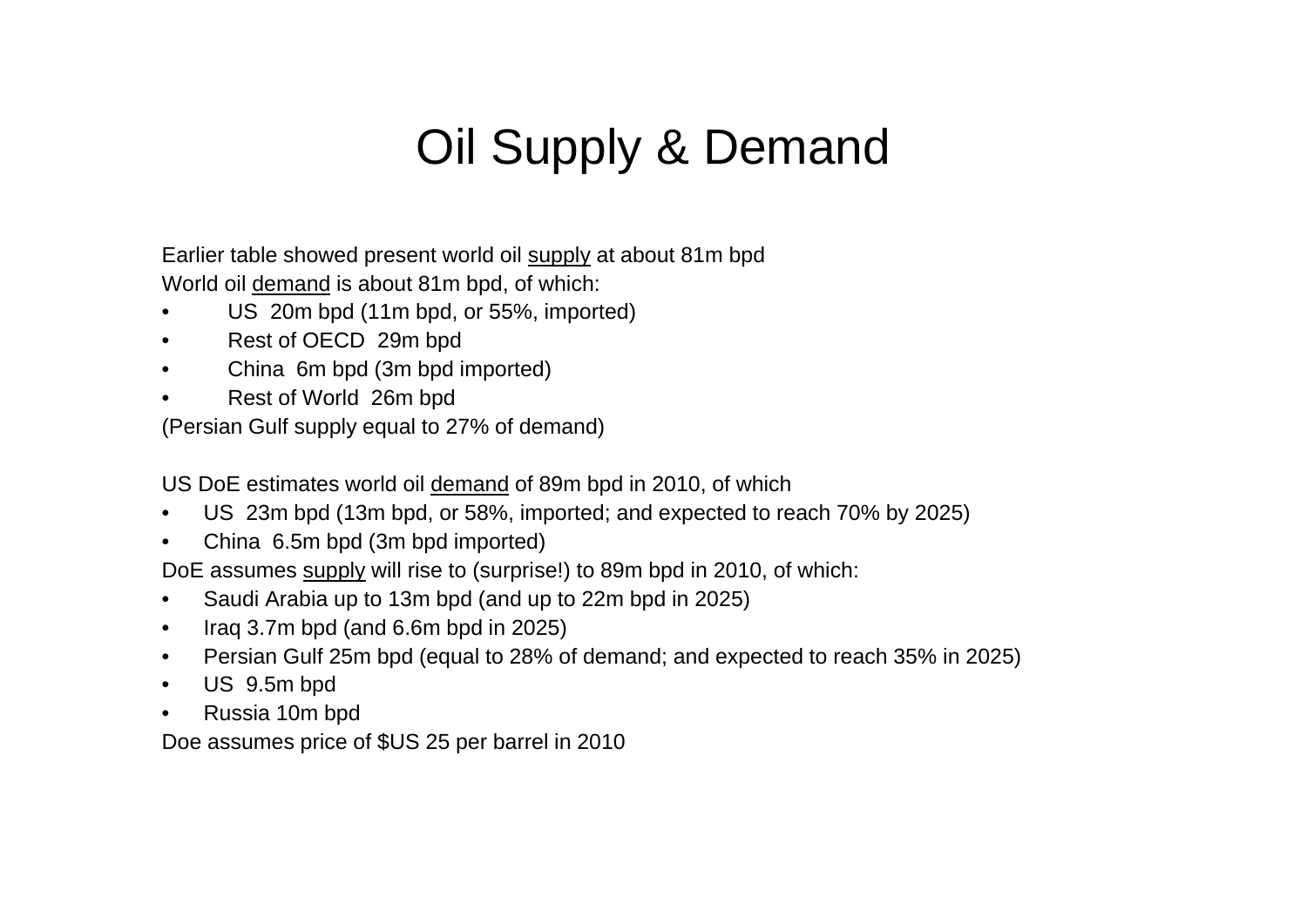#### Oil prices

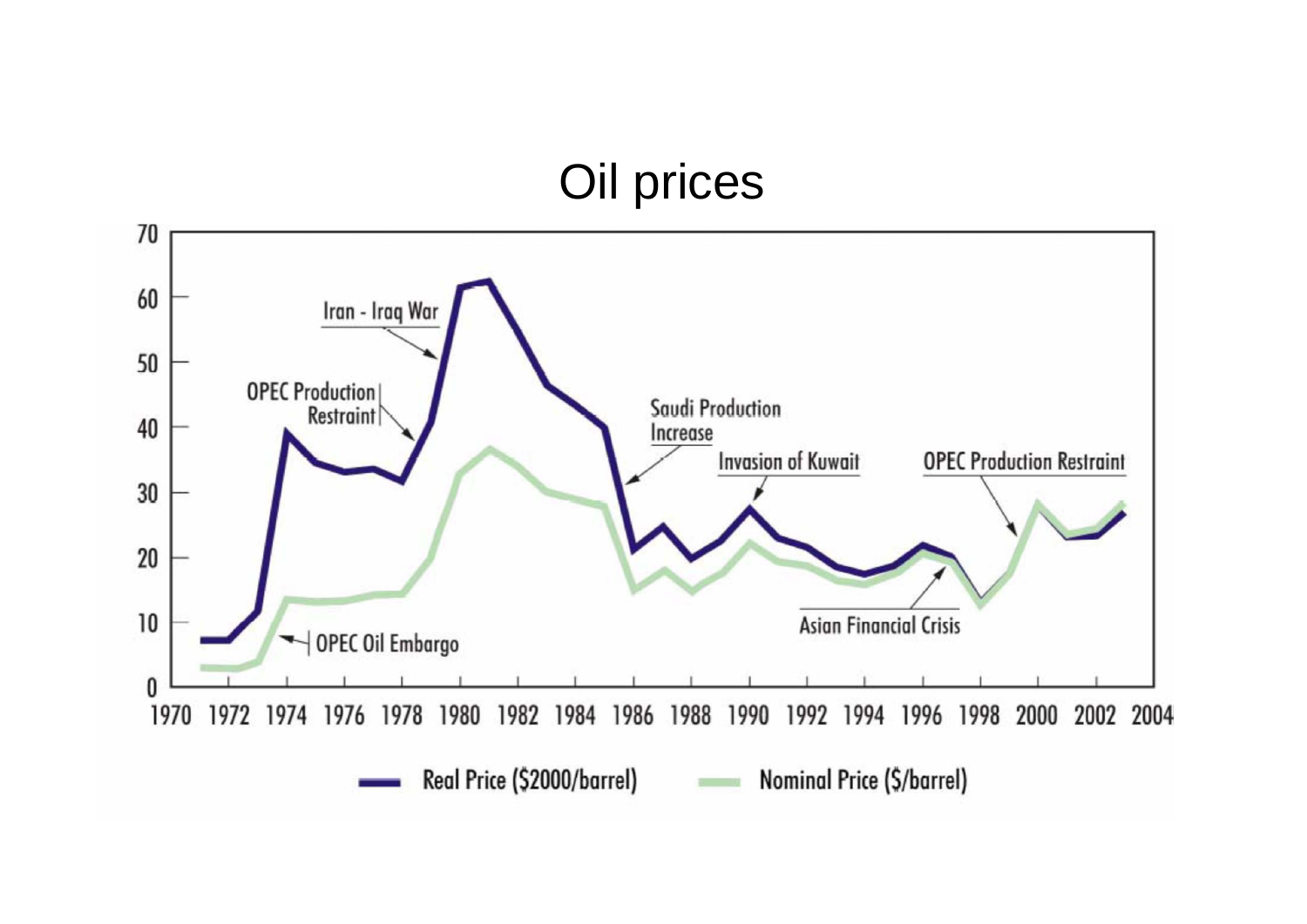### Oil Prices & World Economy

Effect in 2004 of price being \$US35/barrel rather than \$US25 at start of 2004 and remaining there (according to IEA, OECD, IMF joint analysis)

|                      | <b>GDP</b> | <b>CPI</b> |
|----------------------|------------|------------|
| <b>US</b>            | $-0.3$     | $+0.5$     |
| Japan                | $-0.4$     | $+0.3$     |
| Euro zone            | $-0.5$     | $+0.5$     |
| <b>OECD</b>          | $-0.4$     | $+0.5$     |
| China                | $-0.8$     | $+0.8$     |
| India                | $-1.0$     | $+2.6$     |
| <b>Latin America</b> | $-0.2$     | $+1.2$     |
| World                | $-0.5$     |            |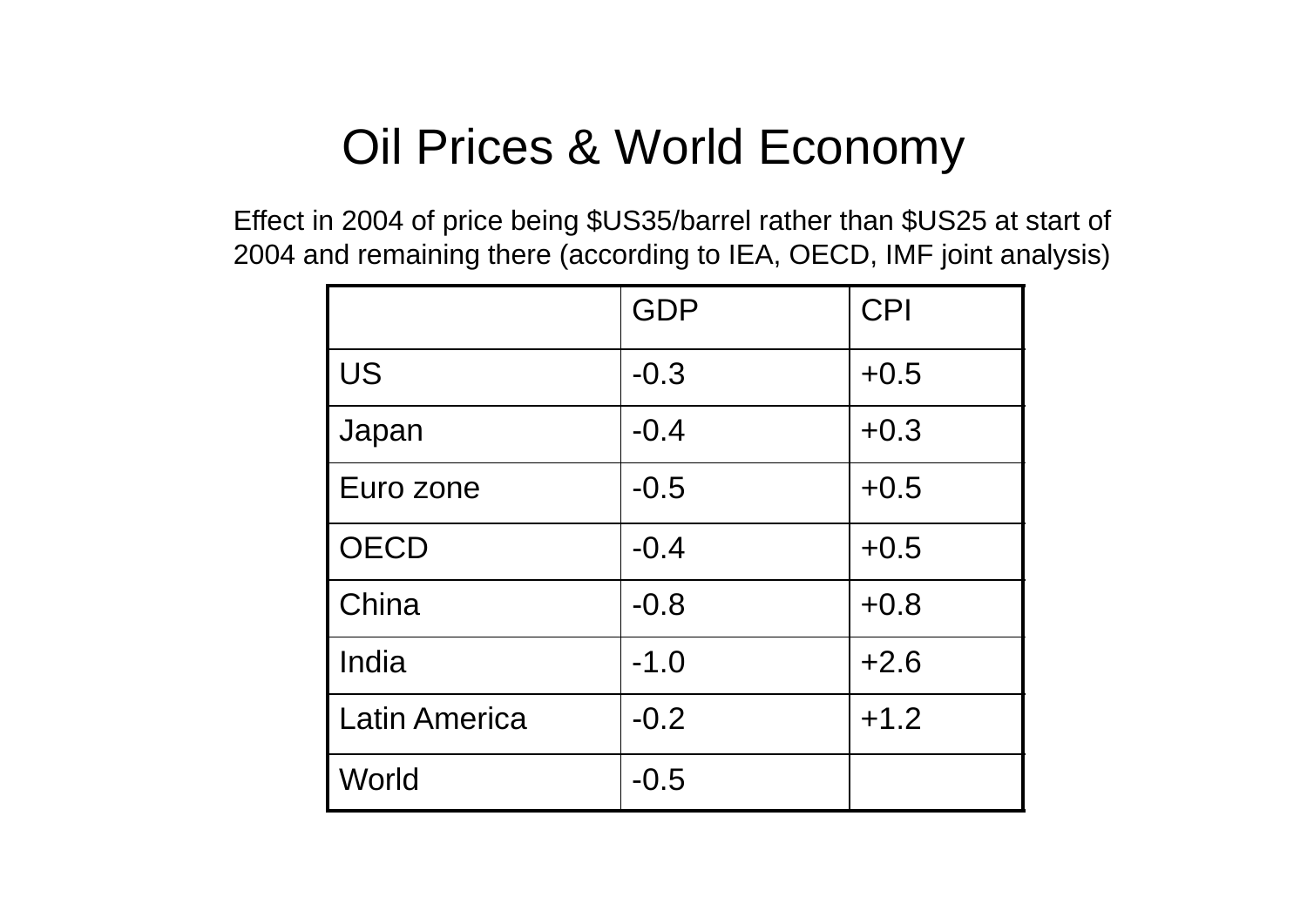## US Expenditures in Iraq

So far:

- \$US4.4bn per month, or about \$US383,000 per soldier
- •total of \$US95bn to end FY2004

Future:

- $\bullet$ CBO say \$US56bn in FY2005 for present total theatre force of 160,000
- $\bullet$ \$US350,000 per soldier
- $\bullet$  CSBA says cost will be \$300bn by end decade if present troop number constant until end 2005 and then reduced by 20/25% per year

Perspectives:

- •2004's \$70bn = 0.6% of GDP, 4% of federal spending
- Direct cost of Vietnam was about \$US590bn (in 2004 \$'s)
- 0.6% of Australia's GDP would be about \$A5bn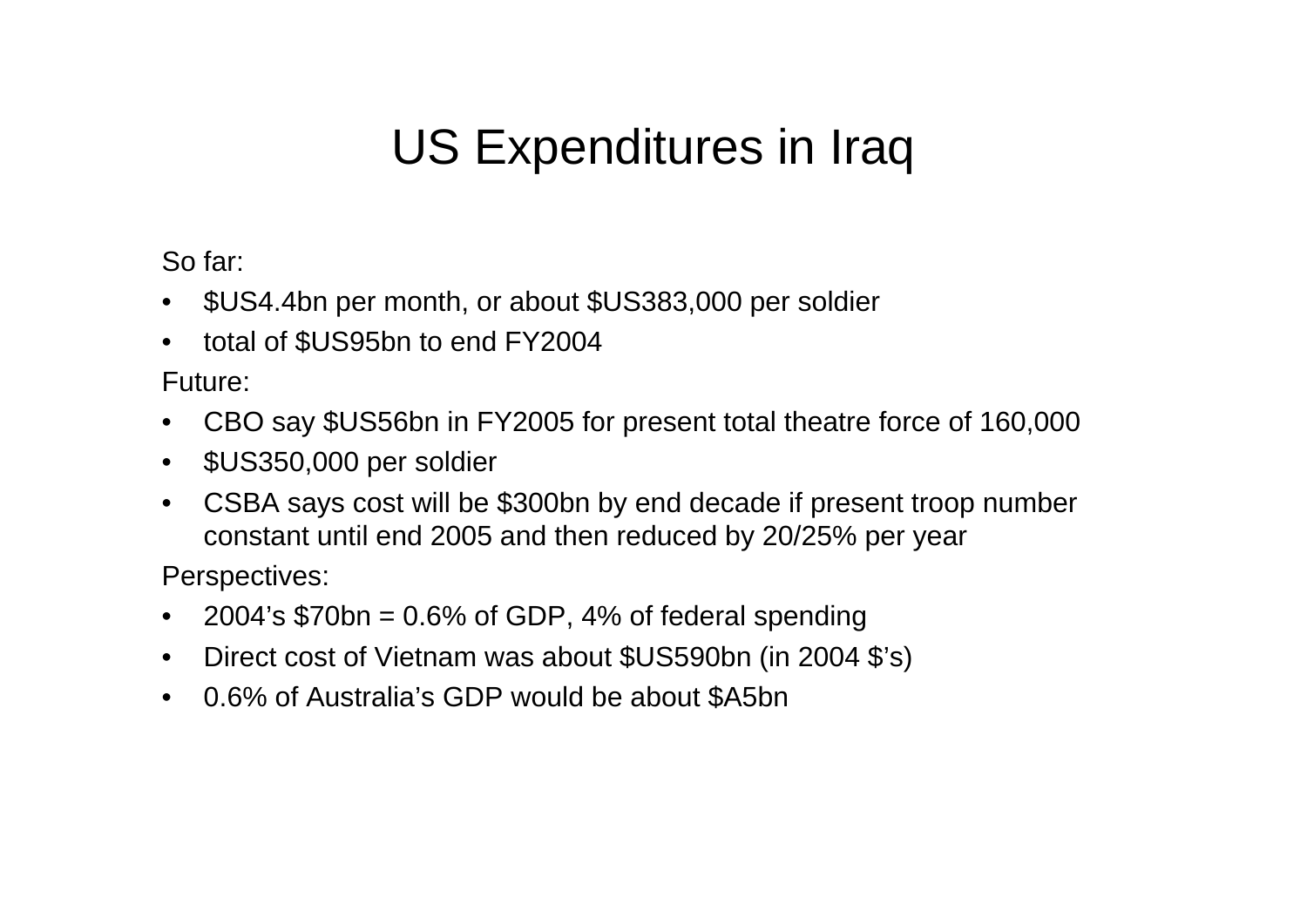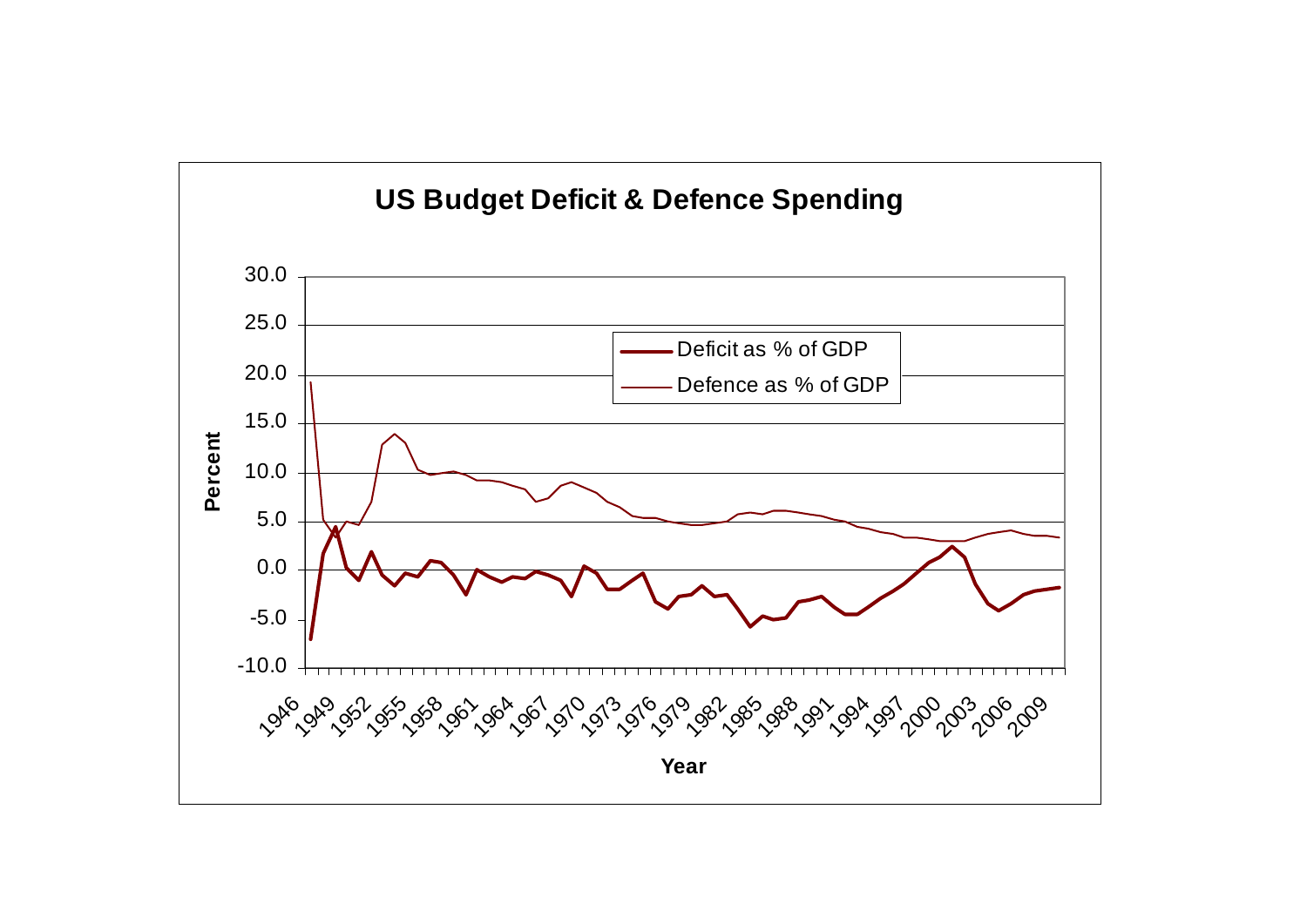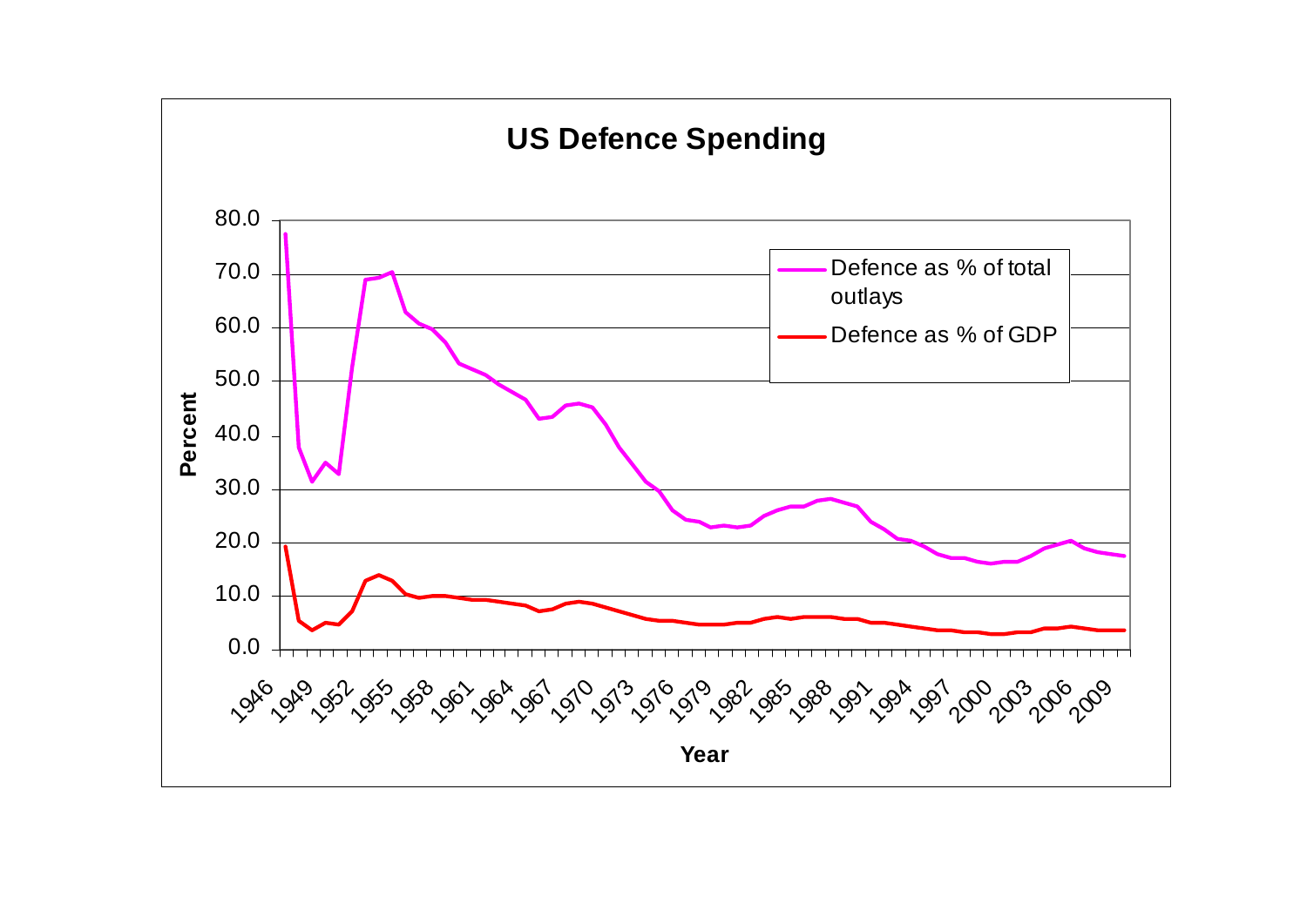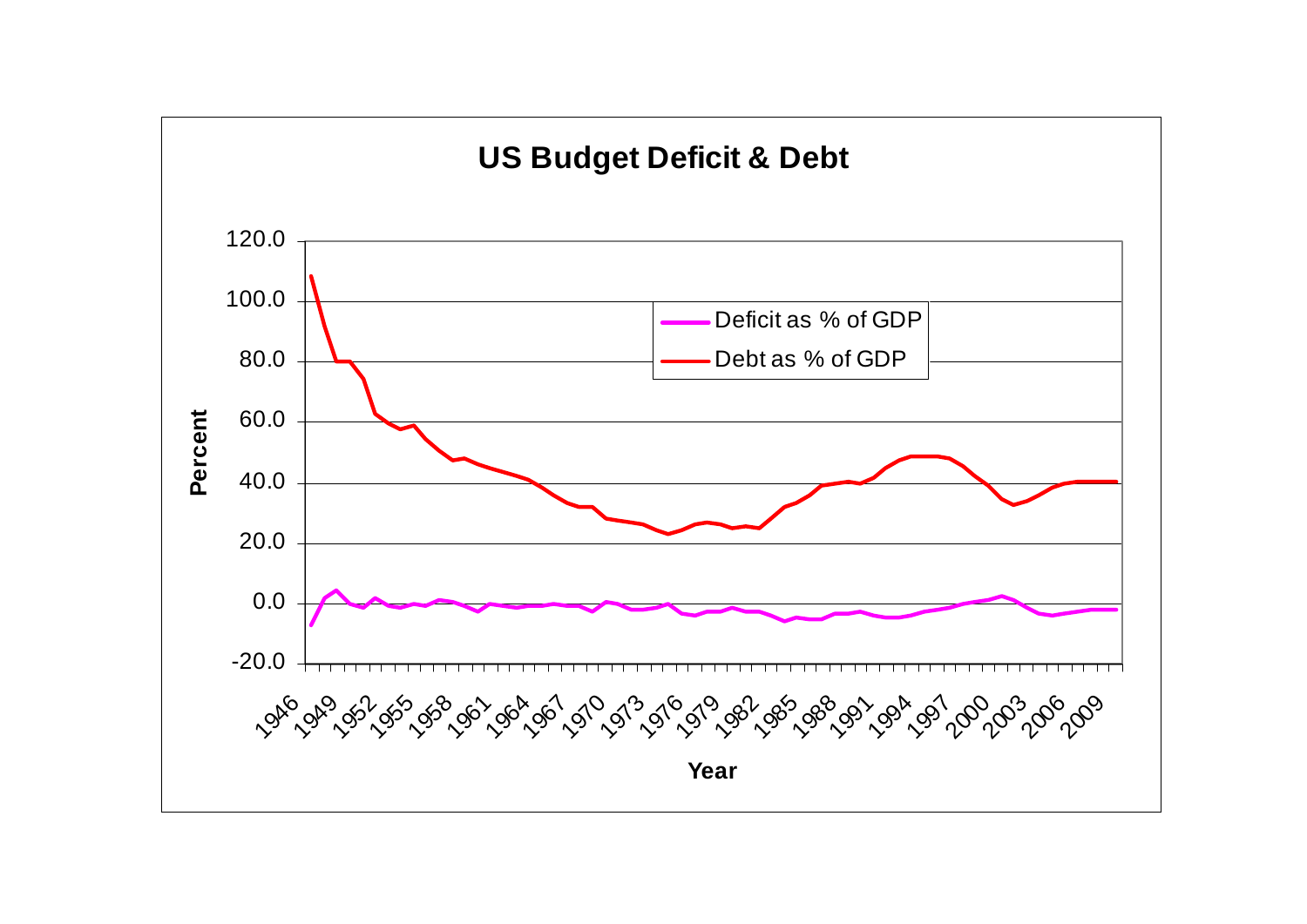## "Good, Bad & Ugly"

The "Good" case:

- $\bullet$  *Saudi Arabia*: domestic stability; each year oil production increase each year to reach (say) 13m bpd in 2010
- $\bullet$  *Iraq*: domestic stability; massive FI in oil sector; oil production reach (say) 3.7m bpd or more by 2010
- $\bullet$ *Russia*: Khodorkovsky & Co left alone; FI in oil fields and pipe-lines
- $\bullet$ *Oil prices*: price falls as supply increase faster than demand
- $\bullet$  *US Budget*: fast withdrawal of US troops from Iraq; cost down to \$US10bn per year by 2006
- *GDP & Inflation*: world growth remains good with little inflation rise
- $\bullet$ *Interest rates*: world rates up only a touch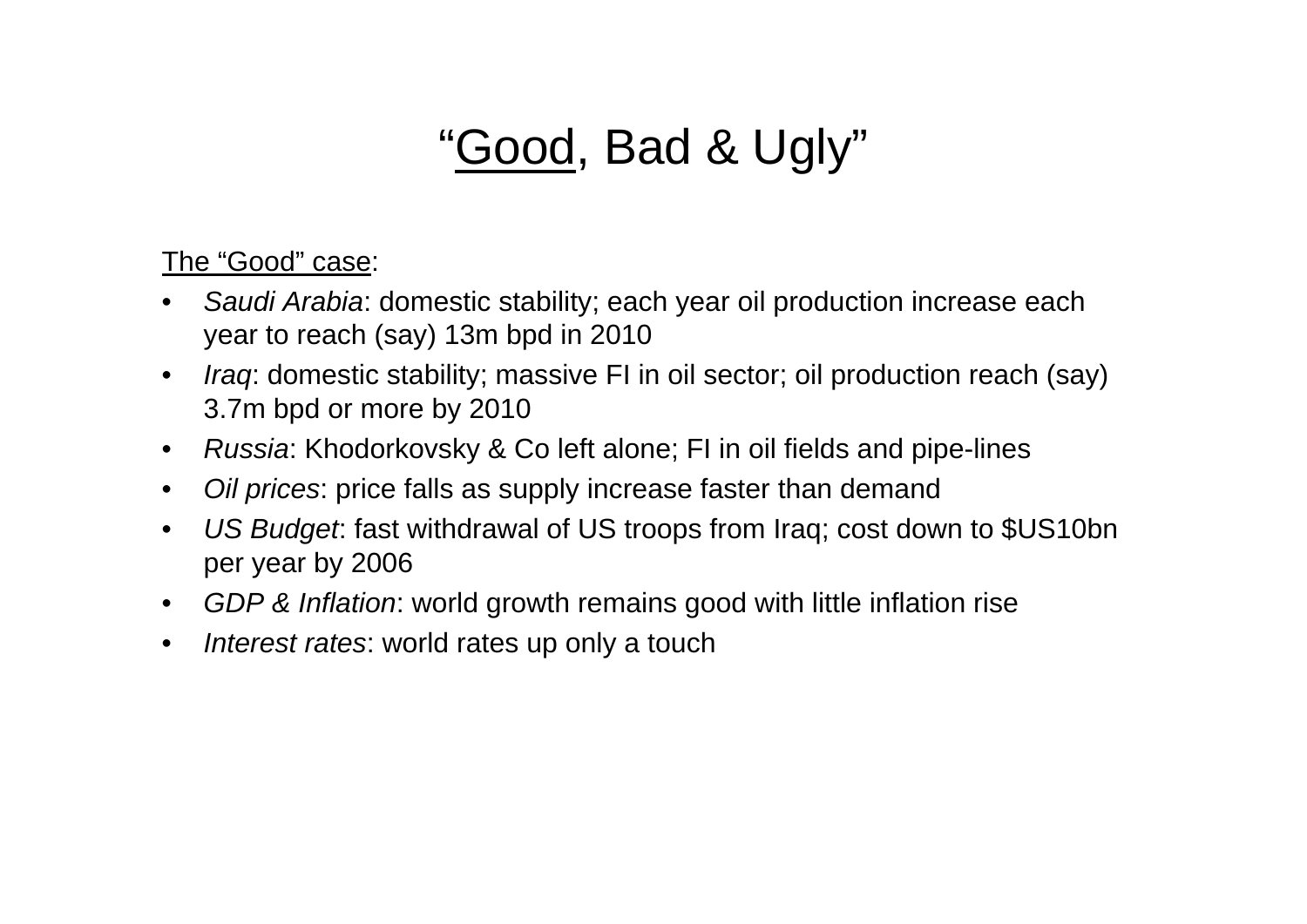## "Good, Bad & Ugly"

#### The "Ugly" case:

- $\bullet$ *Saudi Arabia*: domestic instability; oil exports fall
- $\bullet$ *Iraq*: domestic instability; oil exports less than Saddam era
- $\bullet$ *Russia*: very little FI; slow oil export growth
- $\bullet$ *Oil prices*: price rises as demand increase faster than supply
- $\bullet$ *US Budget*: troops in Iraq cost \$US50bn per year for next 5 years
- $\bullet$  *GDP & Inflation*: would GDP growth be 2 percentage points less and inflation 2 percentage points higher than otherwise?
- $\bullet$ *Interest rates*: cash rates rise, but the big increase is in bond yields